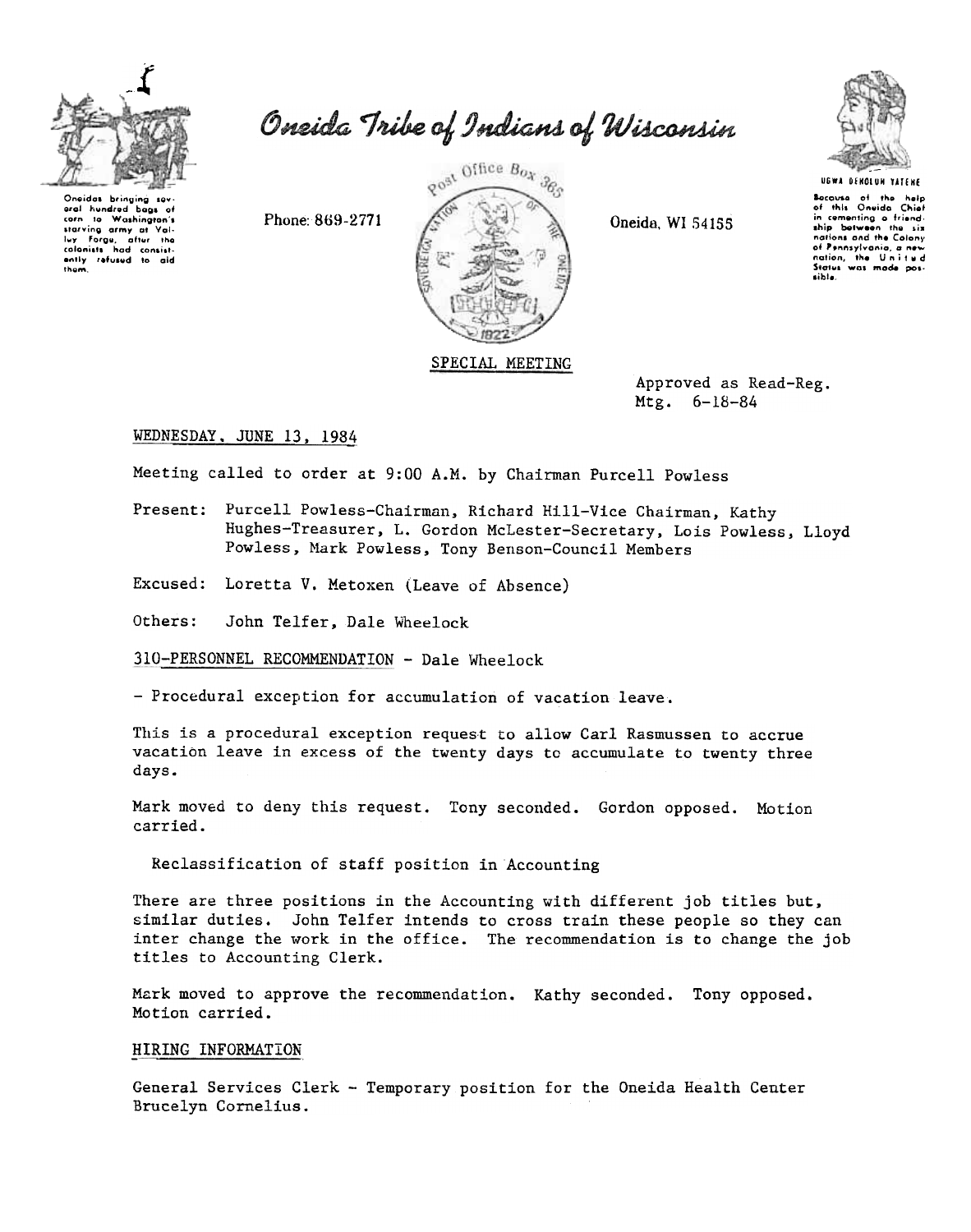Oneida Tribe of Indians of Wisconsin Special Meeting -June 13. 1984 Page 2

#### HIRING INFORMATION (CONTINUED)

Crew workers (4 positions) 20 hours per week for the Oneida Recreation Department. Brian A. Doxtator, Bart Cornelius, Matthew Denny and Terry A. Melchert.

JTPA Summer Youth Program Supervisor - Carolyn M. Skenandore

- Income Maintenance Worker - Tina Metoxen

\ Reconstructing of Medical Records Clerk from full-time to two (2) half-time positions (20 hours per week each).

Rick moved to approve the recommendation. Mark seconded. Kathy and Gordon opposed. Lois abstained. Motion carried

# DISCUSSION ON NOTIFICATION OF DR. CINDY WOODS RESIGNATION

Dale Wheelock was just informed of Dr. Woods' resignation. He had not been informed of the resignation by Barb Hawkins and this matter had already been presented to the Business Committee and the resignation was accepted. Bob Christ john will talk to Barb Hawkins about this matter.

## REQUEST FROM SOCIAL SECURITY ADMINISTRATION CONCERNING WINNERS AT BINGO

This request was turned over to the Law Office for a response.

UPDATE ON THE MEETING WITH GEUPEL DEMARS - Mark Powless

Mark Powless, Bruce King, John Telfer and Francis Skenandore met with representatives from Geupel DeMars and the First National Savings and Loan to discuss the \$6 million package they had been working on for the motel project. They are still working on developing the financing but, they have not been able to do that yet. Geupel DeMars said they would be getting an answer back to Bruce by the end of this week.

## TRANSFER OF GETO OFFICE RESPONSIBILITIES - Bob Christjohn

There has been a problem when the time sheets were sent to Madison. Apparently they were received in the wrong department. There may be a problem with the pay checks coming in.

#### 060-TRIBAL ORGANIZATIONAL STRUCTURE - Lloyd Powless

Mark moved to approve the organizational chart. Kathy seconded. Lois abstained. Motion carried.

Lois moved to eliminate the Tribal Administrator position and change the title of Assistant Tribal Administrator to Program Manager. Kathy seconded. Motion carried.